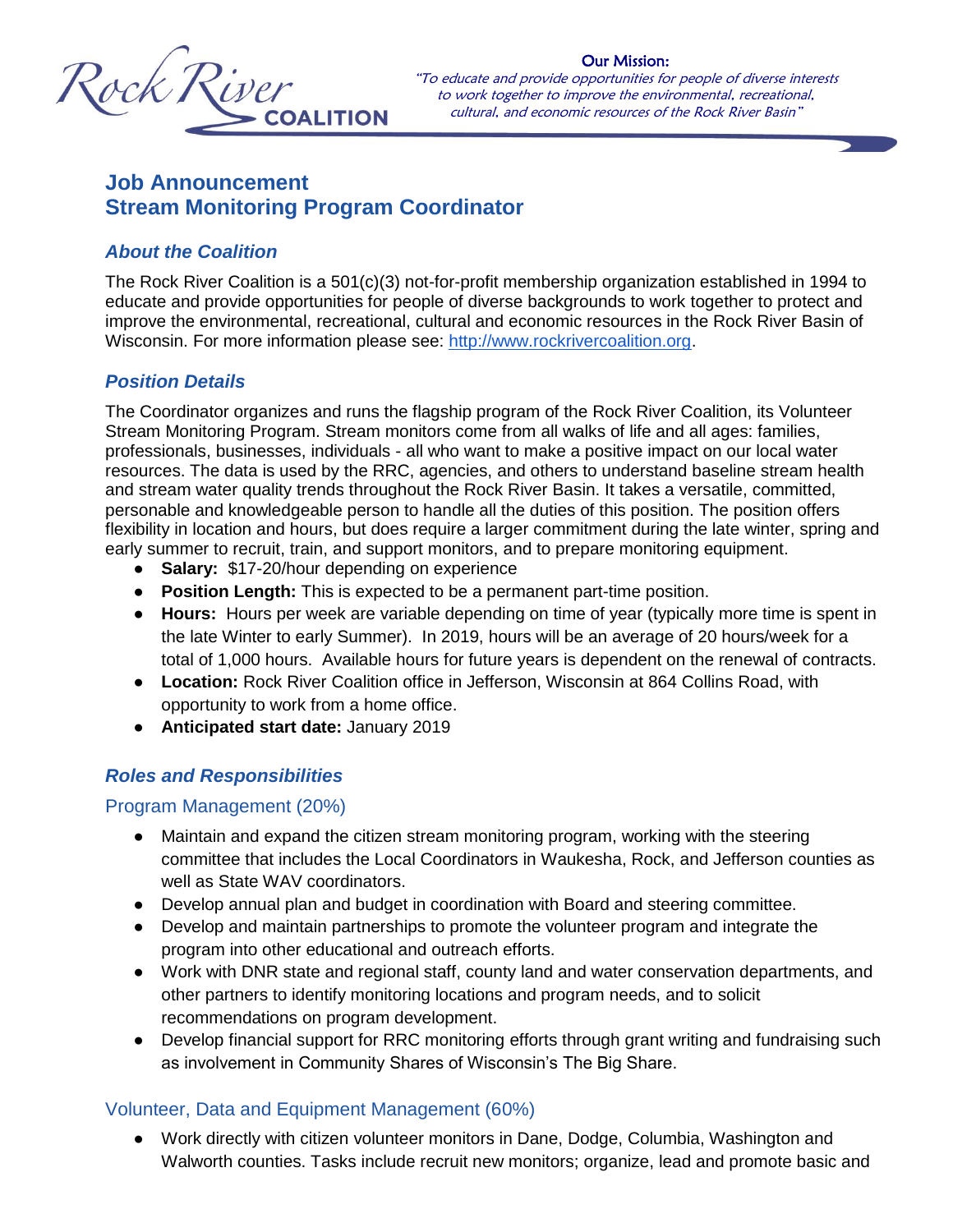advanced training workshops (including biennial conference); check monitoring locations for safety; on-site training of new monitors; develop volunteer recognition/thank you program and review volunteer-inputted data.

- Maintain accurate records of monitors, maintain liability waivers and share contact information with person overseeing RRC database and the state WAV coordinator.
- Work with WDNR partners to review and upload monitoring data.
- Assist volunteers in data entry challenges and conduct an annual review of data submitted by volunteers in collaboration with WDNR and county staff.
- Develop and implement a system to provide data reports and analysis of volunteer collected data. Avenues include data management and visualization software including MS Excel and Tableau.
- Maintain RRC monitoring equipment inventory and manage equipment loaned to volunteers.
- Work with RRC Administrative Assistant to order all necessary equipment and supplies.

# Reporting & Communications (20%)

- Communicate regularly with monitors, coordinators, county land and water conservation departments and, state-level monitoring staff and DNR biologists.
- Report program and grant progress to Rock River Coalition Board of Directors via written reports , maintain all grant records, work with RRC bookkeeper/accountant regarding all grant budget items and write end of grant reports.
- Attend appropriate Rock River Coalition meetings including Annual Membership meeting and at least 4 Board meetings each year.
- Make presentations to groups promoting the RRC and the monitoring program.
- Write RRC newsletter articles, Facebook posts and other social media posts and media releases; work with media to obtain special coverage; and update the RRC monitoring section of the website.
- Take photos and organize them for use by Board and in promotional materials.

#### *Minimum Qualifications*

- Bachelor's degree in related field such as: Communications, Environmental Science, English, Marketing, or closely related field(s).
- One to three years of relevant work experience.

# *Desired Skills and Background*

The ideal candidate will have the following qualifications:

- Experience and knowledge of water quality data collection
- Experience with water resource issues
- Proven ability to develop and organize complicated programs
- Able to be organized and to work independently
- Enthusiasm for and belief in the Rock River Coalition mission and the mission of citizen

Rock River Coalition ♦ 864 Collins Road ♦ Jefferson, WI 53549 ♦ (920) 541-6766 info@rockrivercoalition.org ♦ [http://www.rockrivercoalition.org](http://www.rockrivercoalition.org/) The Rock River Coalition is a 501(c)(3) organization providing equal opportunity in employment and programming.